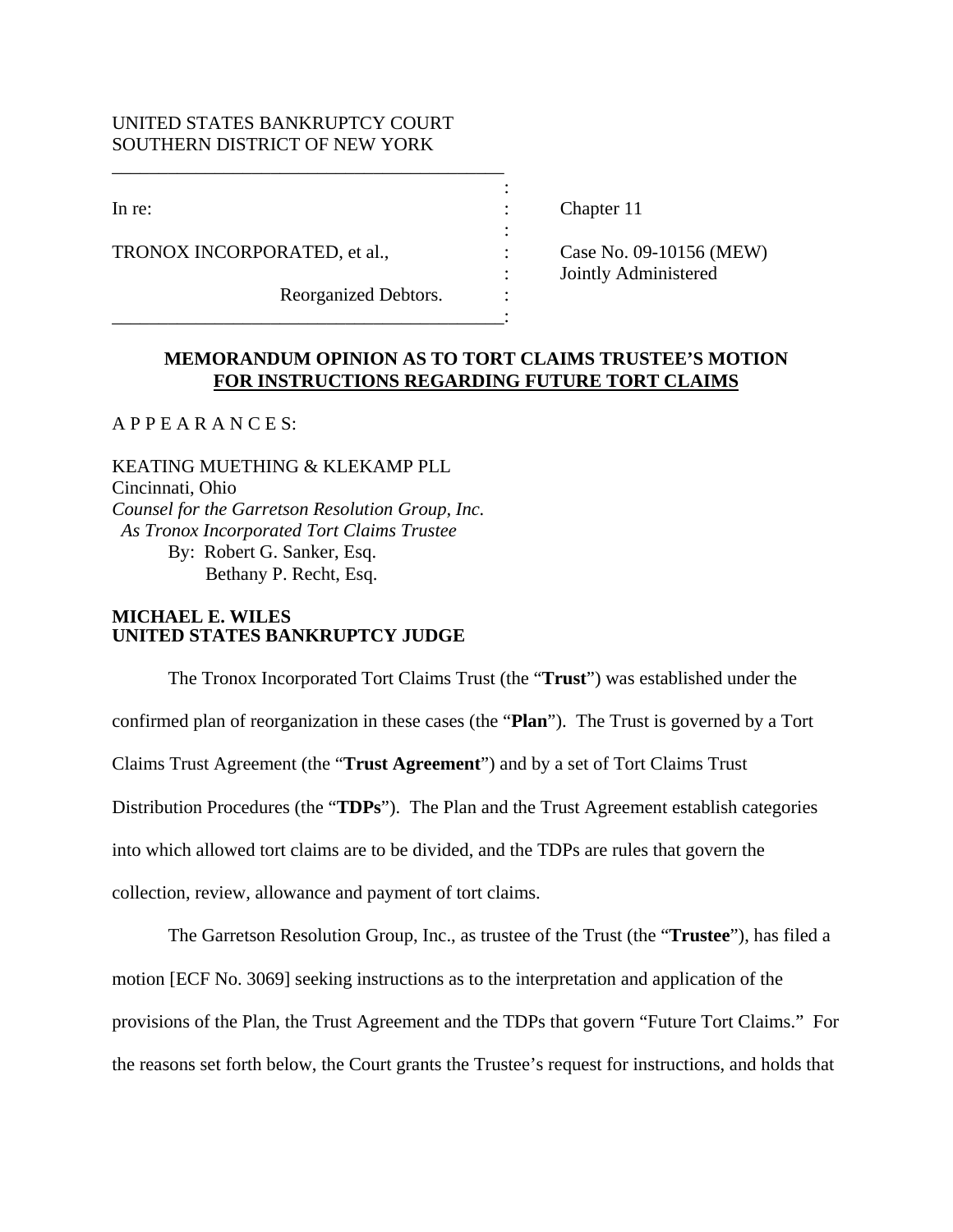a claim qualifies as a "Future Tort Claim" if it does not fall into the other categories of Tort Claims and if one or more of the following conditions are met:

- (1) The claim is based on an alleged exposure to a harmful substance that occurred on or after August 12, 2009;
- (2) The claim is based on an exposure that occurred before August 12, 2009, but as to which no injury or disease was manifested until on or after August 12, 2009; or
- (3) The exposure, as well as the manifestation of an injury or disease, predated August 12, 2009, but the claimant is able to establish (a) that the claimant's failure to file a timely proof of claim should be excused on grounds of excusable neglect, (b) that the purported discharge of the claimant's claim was a violation of due process and therefore ineffective.

Determinations as to claims that fall into categories (1) and (2), above, will be made by the Trustee pursuant to the TDPs and subject to the dispute resolution procedures that are set forth in the TDPs. Claimants in category (3) who wish to obtain relief will be required to file motions seeking such relief from this Court.

### **Background**

Tronox Incorporated and related entities filed voluntary chapter 11 petitions in this Court on January 12, 2009. The Court entered an order setting August 12, 2009 (the "**Bar Date**") as the deadline by which to file any proof of claim against the Debtors. The Order required the Debtors to send notice of the Bar Date to all known creditors, including all parties to pending litigation with the Debtors (with the proviso that such notices were to be sent to counsel if the Debtors did not have the litigants' addresses). In addition, the Order approved many "sitespecific" notices that were designed to inform potential tort claimants of the Bar Date. The sitespecific notices were to be published in local newspapers in locations where facilities had been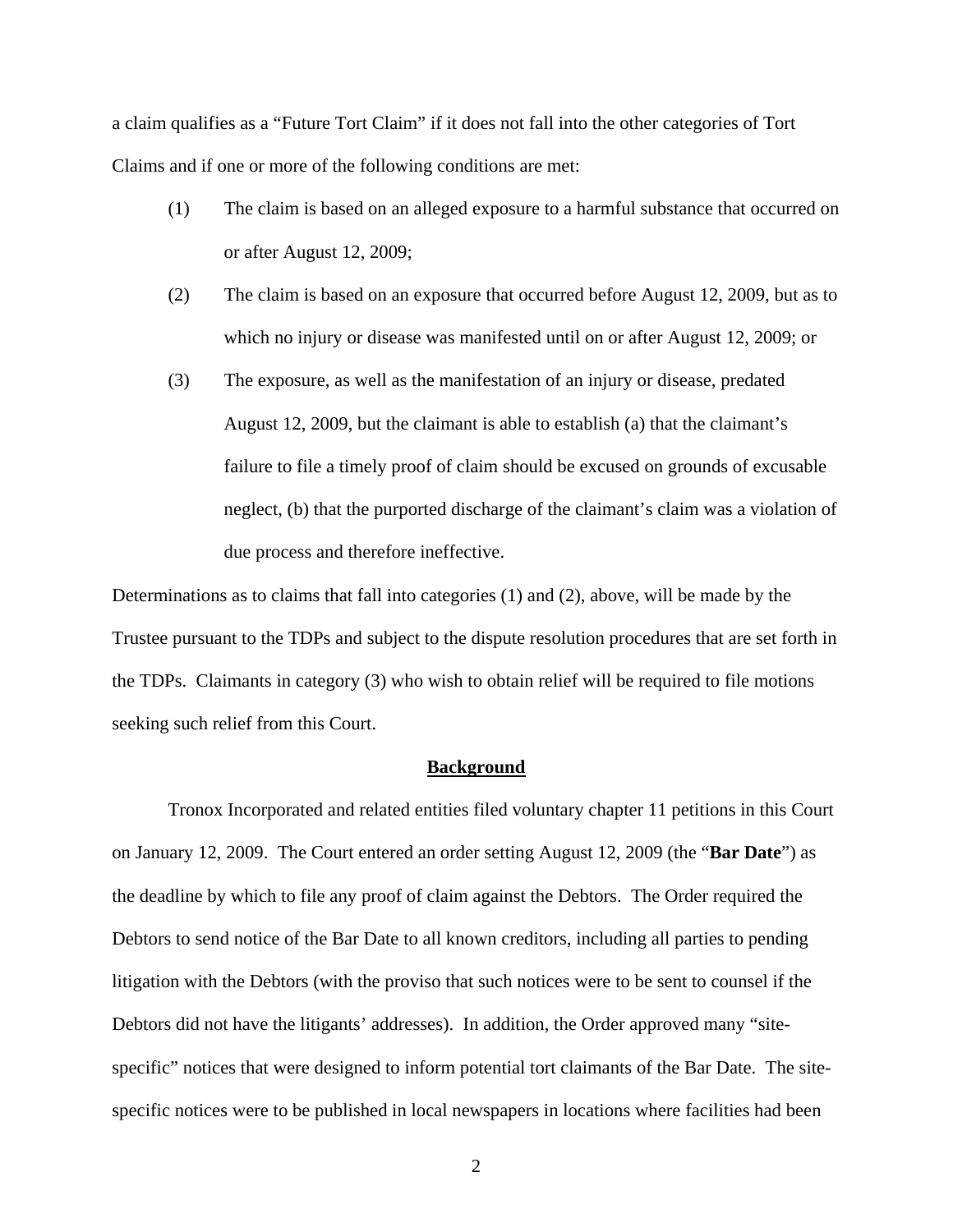operated and where prior waste disposals had given rise to injury claims. Judge Gropper approved the form and manner of notices, and also found that the approved notices constituted "adequate and sufficient notice of each of the Bar Dates . . ." *See* ECF No. 466, ¶ 20.

On November 30, 2010, the Court confirmed the Plan, which later became effective on February 14, 2011. The term "Tort Claims" was broadly defined in the Plan so as to include claims that had already arisen or that might arise in the future:

> "*Tort Claim*" means non-governmental Claims against Tronox, whether such Claims are known or unknown, whether by contract, tort or statute, *whether existing or hereinafter arising*, for death, bodily injury, sickness, disease, medical monitoring or other personal physical injuries or damage to property to the extent caused or allegedly caused directly or indirectly by the presence of or exposure to any product or toxin manufactured or disposed of, or other property owned, operated or used for disposal by, Tronox or any Entity for whose products or operations Tronox allegedly has liability . . .

Plan, Article I(A)(156) [ECF No. 2567, Ex. A] (emphasis added). All Tort Claims were to be

channeled to the Trust for processing, allowance and payment, and the Plan made clear that

holders of "Tort Claims" could only seek recovery from the Trust:

 The sole recourse of Holders of Tort Claims shall be the Tort Claims Trust, and such Holders shall have no right at any time to assert Tort Claims against Reorganized Tronox. Final determinations on the allowance or disallowance of Tort Claims for distribution purposes shall be made in accordance with the Tort Claims Trust Distribution Procedures.

*Id.* Article III(B)(4)(b). The Trust was funded with a cash deposit and by a contingent interest in

the proceeds of certain litigation. That litigation ultimately resulted in a very large judgment in

November 2014, and therefore in more than \$580 million of total funding for the Trust.

The Plan established many separate subcategories of Tort Claims, and provided that the

total amounts allocated to the Trust would be divided as follows:

• "up to" 6.25% would be available for "Indirect Environmental Claims;"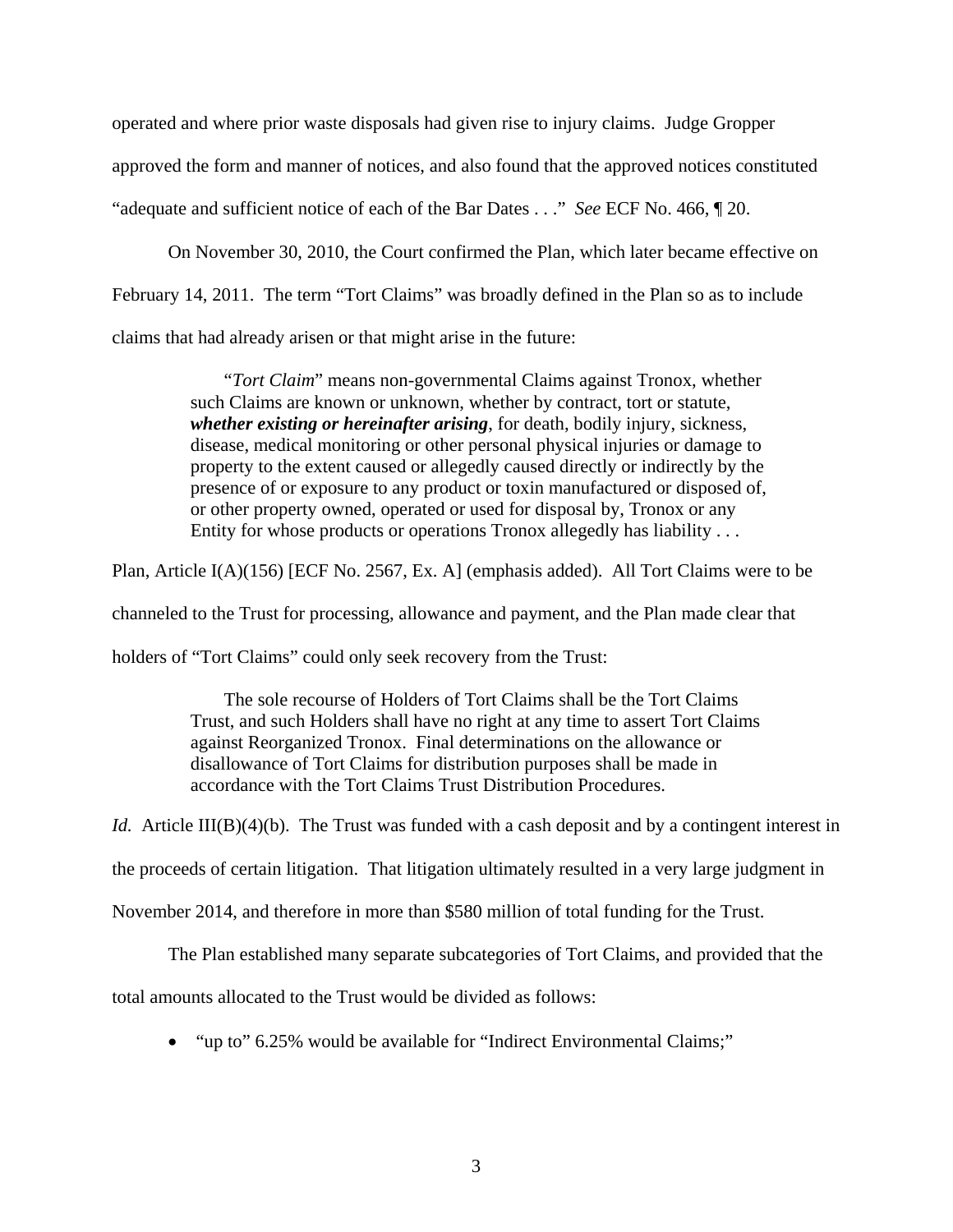- 6.25% would be available for "Holders of Asbestos Claims and Future Tort Claimants;"
- 6.25% would be available to "Holders of Property Damage Claims;" and
- the largest share (at least 81.25%) would be set aside for "Non-Asbestos Toxic Exposure Claims."

## *Id.*, Article III(B)(4)(b).

 The Trust Agreement was filed with the Court after the proposed Plan had been filed, but prior to confirmation of the Plan. [ECF No. 2343, Ex. C]. The Trust Agreement effectively added further limitations on the persons who would qualify for distributions in many of the Tort Claim categories. More particularly, the definitions of the terms "Allowed Indirect Environmental Claim," "Allowed Asbestos Claim," "Allowed Property Damage Claims" and "Allowed Non-Asbestos Toxic Exposure Claims" made clear that the only claims that fell in those categories were claims (i) that were the subject of proofs of claim that were filed prior to the Bar Date, or (ii) that were the subject of proofs of claim that the Court had authorized to be late-filed through a Final Order entered prior to the Effective Date of the Plan. *Id.* at ¶ 1.2(a), (c)-(e). These conditions had the effect of limiting the claimants who could qualify for inclusion in these categories.

 As noted above, the Plan also defined a category of "Future Tort Claims." The Plan did not define the term "Future Tort Claim," but it did define the term "Future Tort Claimant," as follows:

> . . . an entity that establishes that it holds a Tort Claim that *did not arise prior to the Effective Date and was not discharged under the Plan.*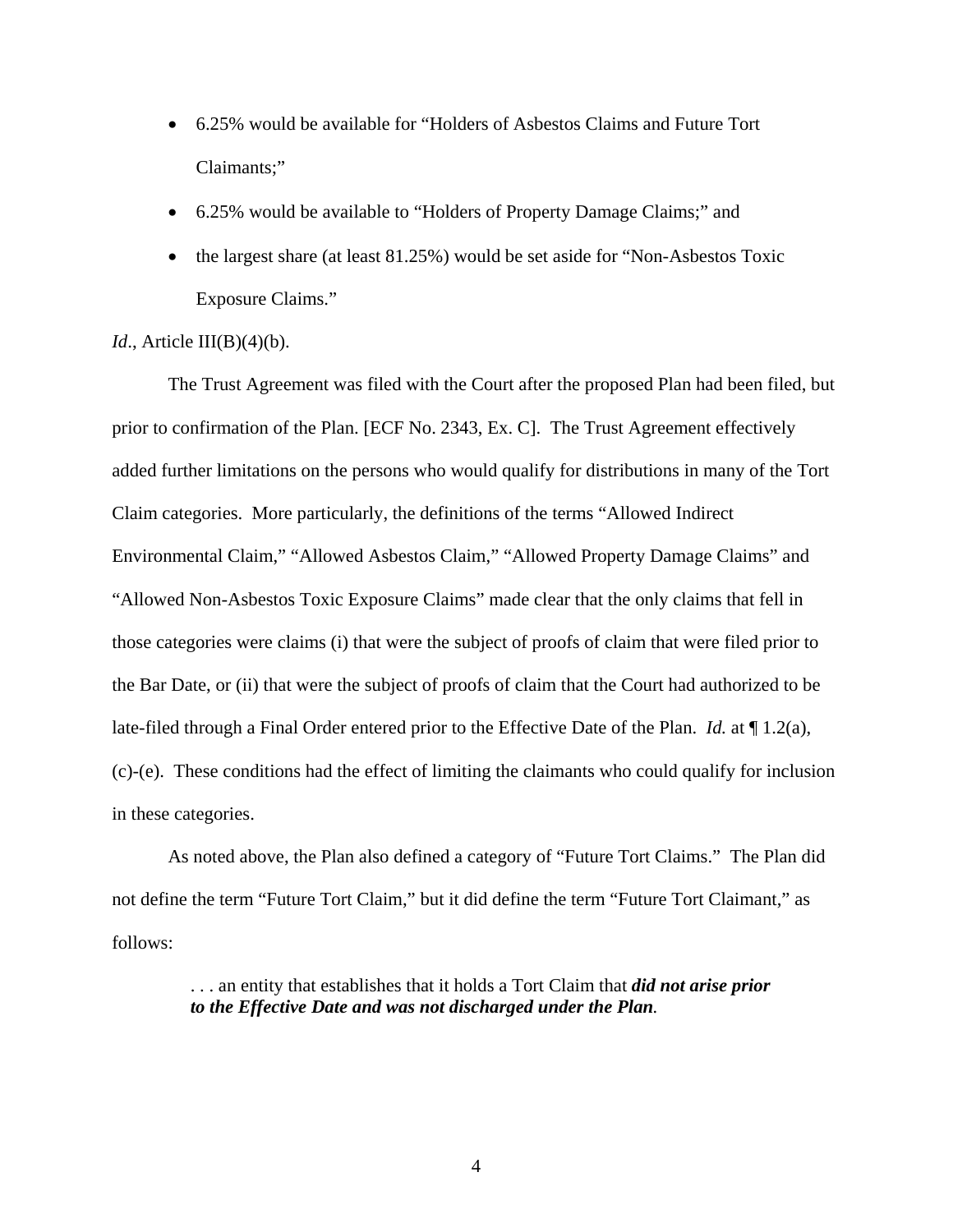[ECF No. 2567, Ex A, Article I(A)(75) (emphasis added). The proposed Trust Agreement, however, contained a different definition. The Trust Agreement defined the term "Future Tort Claimant" as:

# . . . an entity that establishes that it holds a Tort Claim *that arose prior to the Effective Date and was not discharged under the Plan*.

*See* Trust Agreement, ECF No. 2343, Ex. C, § 1.2(m). The Term "Allowed Future Tort Claim" was also defined in the Trust Agreement as "a Tort Claim held by a Future Tort Claimant that is Allowed by a Final Order." [ECF No. 2343, Ex. C, ¶ 1.2(b).]

 The Confirmation Order provided that the definition of "Future Tort Claimant" in the Trust Agreement would be deemed to have been incorporated into Article I of the Plan and to have replaced the prior definition. Confirmation Order [ECF No. 2567] at ¶ 185. The Confirmation Order also approved the other terms of the Trust Agreement and TDPs. *Id*. at ¶¶ 85, 184. As a result of this change the definition of "Future Tort Claimant" was changed from one that would include only claims that arose *after* the Effective Date to one that was limited to certain claims that arose *before* the Effective Date. The parties did not explain the differences, or the changes to the definitions, in their filings with the Court or at the confirmation hearing. Similarly, no explanation was offered as the how and when a Tort Claim would be deemed to "arise" prior to the Effective Date. Nor was any explanation offered as to how these provisions were intended to apply in light of Section VIII.A of the Plan and paragraph 129 of the Confirmation Order, which stated that all Tort Claims that "arose" prior to the Effective Date were deemed to have been discharged.

 The Trust Agreement also added a new category of "Allowed Unknown Tort Claims," and the Confirmation Order incorporated that category into the terms of the Plan. Confirmation Order [ECF No. 2567] at ¶ 185. On February 4, 2011, amended versions of the Trust Agreement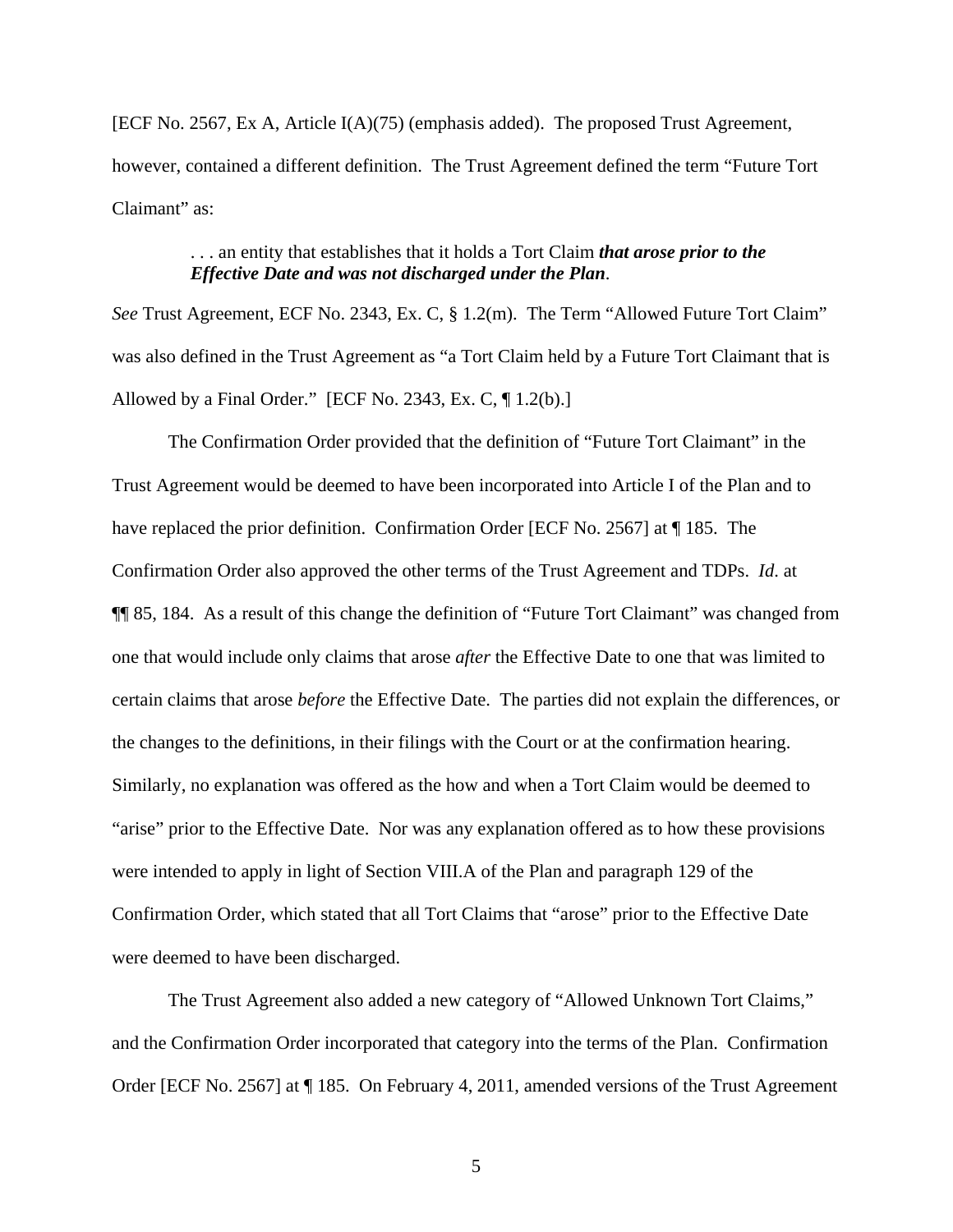and Trust Distribution Procedures were filed. [ECF no. 2768, Ex A, B] This version of the Trust Agreement amended the defined term "Allowed Unknown Tort Claim" to "Allowed Unaccounted-For Tort Claims," and the definition was also circumscribed by a requirement that the underlying claim be included in the Debtors' schedules of liabilities or that the claim be the subject of proof of claim that was timely filed:

> "Allowed Unaccounted-for Tort Claim" means any Tort Claim that is (a)(i) a Claim that is listed in the Schedules by Tronox as neither disputed, contingent nor unliquidated, and as to which Tronox or any other party in interest has not filed an objection by the Claims Objection Bar Date or such other applicable period of limitation fixed by the Bankruptcy Code, Bankruptcy Rules or the Bankruptcy Court or (ii) that is a Claim to which a Proof of Claim was timely filed and as to which no objection was filed by the Claims Objection Bar Date; and (b) is not an Asbestos Claim, Future Tort Claim, Indirect Environmental Claim, Non-Asbestos Toxic Exposure Claim, or Property Damage Claim, which Tort Claim is Allowed through the Tort Claims Trust Distribution Procedures.

*Id.* Ex. A at  $\P$  1.2(g). As it currently stands, then, this category is not available to claimants unless they filed timely claims or obtained permission, prior to the effective date, to file a late claim.

 The Trust Agreement and the TDPs contain provisions that allow further amendments. At some point after the effective date the definition of "Allowed Future Tort Claim" was further amended to make clear that such a claim could be allowed by final Order or pursuant to the

TDPs. [ECF no. 3030, Ex. A, ¶ 1.2(b)].

## **The Request for Instructions**

More than 19,000 claims have been filed as purported Future Tort Claims – a far greater number than anyone anticipated, and more than twice the number of other claims that the Trustee has received and processed. Additional Future Tort Claims continue to be filed each week. The Trustee contends that the relevant terms of the governing trust documents could be interpreted in different ways and do not provide sufficiently clear guidance to the Trustee as to whether the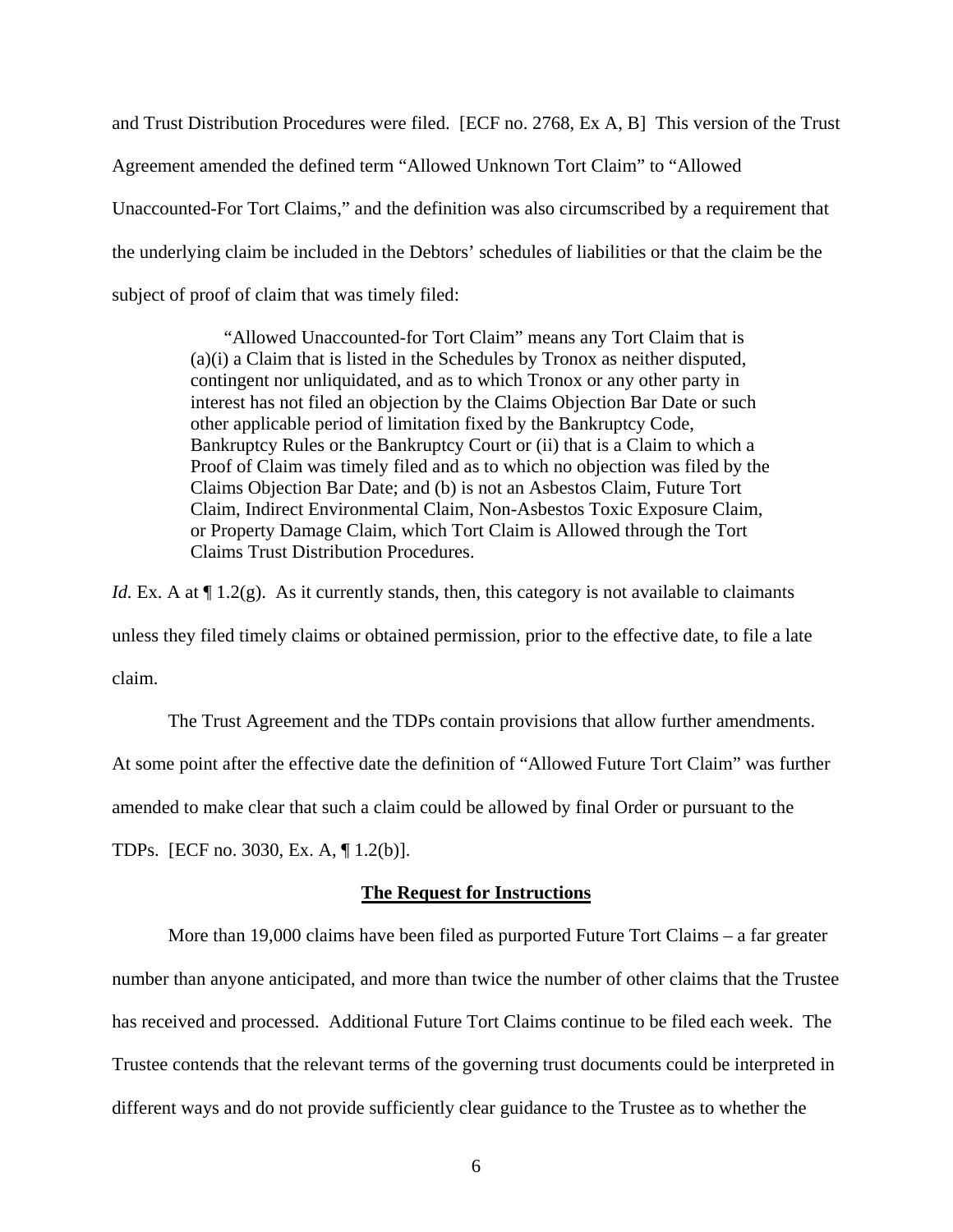claims qualify as Future Tort Claims. The Trustee has suggested a resolution under which a "Future Tort Claim" would be allowed only if (1) the claimant was exposed to a Tronox product before the Effective Date of the Plan, and (2) the claimant was not diagnosed with the claimed disease or condition until after the Bar Date. All other claims, in the Trustee's view, would be barred by the prior discharge orders, and the Trustee has proposed to so inform the claimants. In addition, the Trustee has suggested that each claimant who wishes to appeal from such determinations should be required to pay a fee of \$250, which fee would be refundable if the claimant were successful. *See* ECF No. 3069, ¶¶ 18-21.

The Trustee argued, in its motion papers, that the ambiguous provisions of the Trust must be interpreted in a way that will give effect to the intent of the parties who established the Trust. *See* Motion at pp. 8-9 (citing, *Annan v. Wilmington Trust Co*., 559 A.2d 1289, 1292 (Del. 1989) (citing *Dutra de Amorim v. Norment*, 460 A.2d 511, 514 (Del. 1983)); *Fiduciary Trust Co. of New York v. Fiduciary Trust Co. of New York*, 445 A.2d 927, 980 (Del. 1982). The Court therefore directed that the Trustee to present evidence as to the intent of the parties in drafting the provisions that are at issue. The Court also directed the Trustee to serve notice of the Motion, and of the evidentiary hearing, on all persons who had filed Future Tort Claims.

Hundreds of *pro se* responses to the Motion were sent to the Court and to the Trustee, and all of those responses have been placed on the docket. *See* ECF Nos. 3072-3193, 3195-3258, 3260-61. The responses made the following arguments:

- That some claimants were not aware of their injuries prior to the Bar Date.
- That some claimants were not aware of the Bar Date itself.
- That some claimants may have known of their diseases prior to the Bar Date but may not have had any reason to understand that the diseases had been caused by their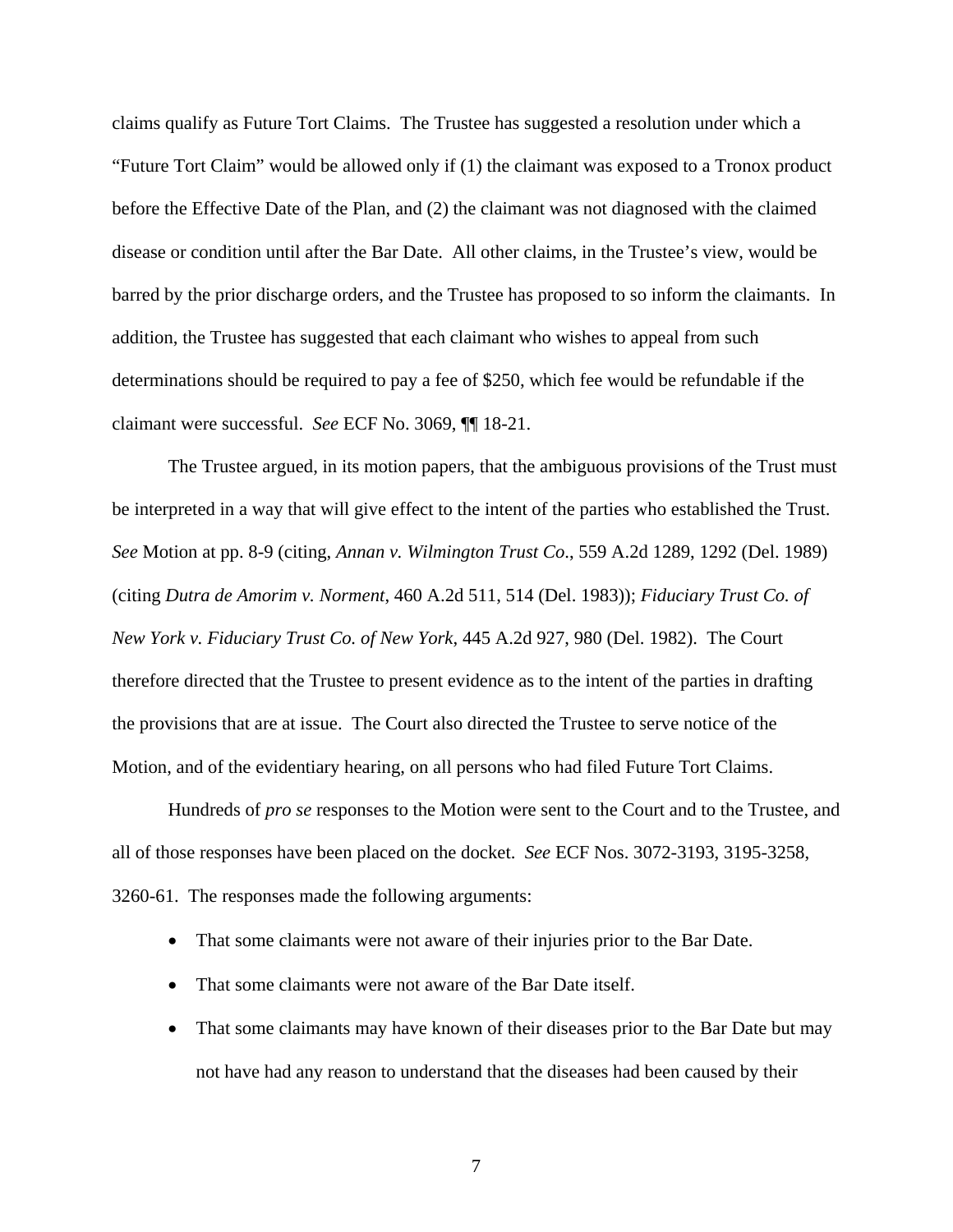exposure to creosote or to other products released into the environment by Tronox and its predecessors.

- That notice of the Bar Date was not reasonably calculated to reach claimants.
- That claimants' failure to file claims by the Bar Date was the result of excusable neglect and should be excused pursuant to Fed. R. Bankr. P. 9006.

Other responses referred to payments made to the tort claimants who filed timely claims, and argued that in fairness later-filed claims should be given the same treatment. Many other responses simply stated that the claimants disagreed with any proposed disallowance of their claims, without further explanation.

### **Evidence at the Hearing**

Three witnesses testified at the hearing. No claimant appeared and no cross-examination questions were asked, though the Court asked its own questions of each witness.

The first witness was Natalie Ramsey of Montgomery McCracken Walker & Rhoads LLP. Ms. Ramsey testified that she had represented a creditor who was a member of the Official Committee of Unsecured Creditors in the Tronox cases and that she had been involved in negotiating and drafting the provisions of the Plan and related documents that dealt with Tort Claims. She confirmed that one major concern was that all Tort Claims be channeled to the Trust and "that there be absolute certainty that no legacy liability would fall on reorganized Tronox." (Transcript, October 25, 2016, at 8:11-14.) Ms. Ramsey testified that the definitions were modified to reflect the fact that diseases sometimes did not manifest themselves until some time after exposure to a harmful product. Under questioning from the Court, she also testified that it was her understanding that the category of "Future Tort Claims" would include each of the following possible types of claims: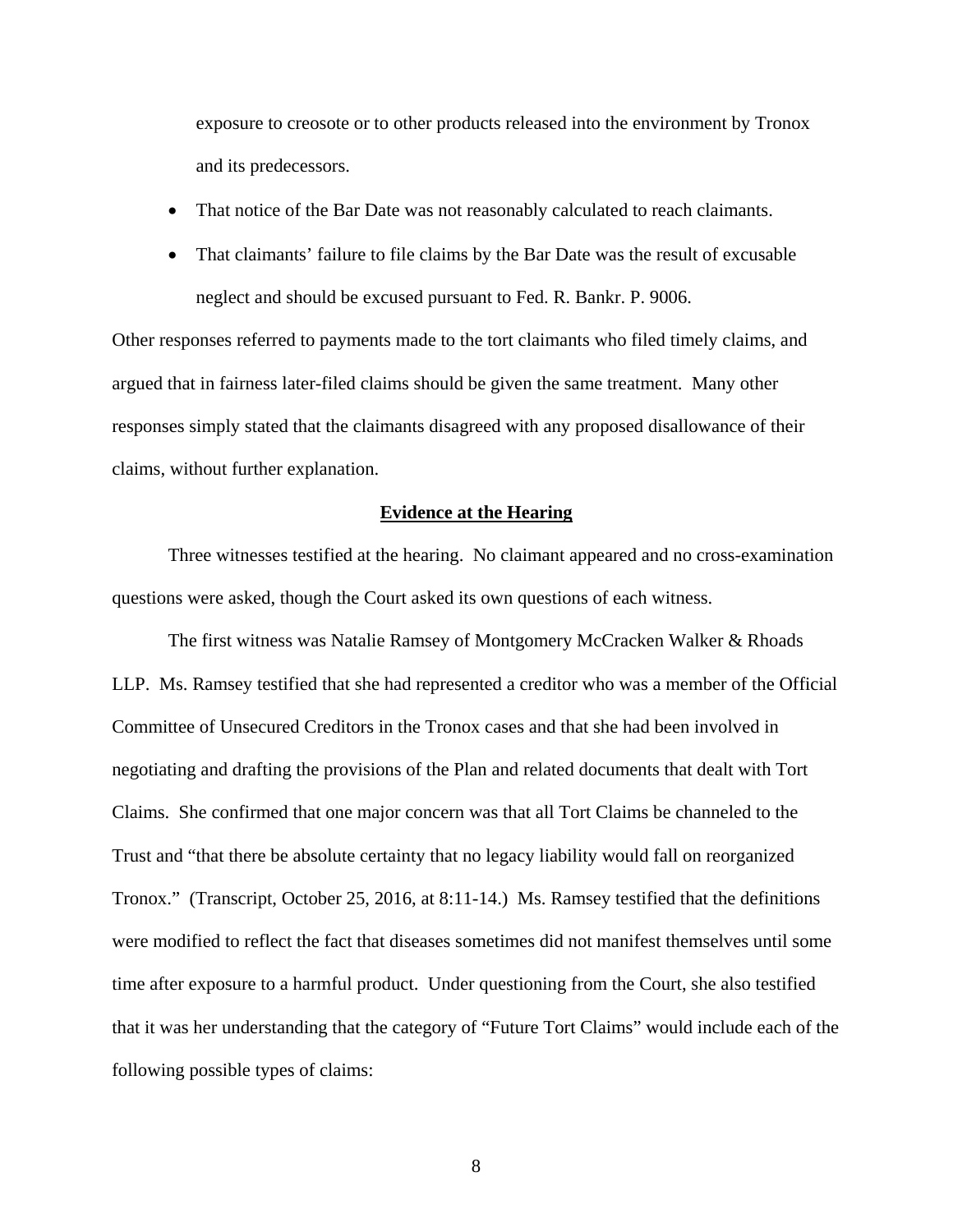- Claims by people who were first exposed to a harmful product after the effective date of the Plan (Transcript, October 25, 2016, at  $10:20 - 11:3$ .) However, Ms. Ramsey was unable to explain how such a claim would have "arisen" prior to the effective date (which appears to be a requirement of the modified definition), and suggested that in this respect the parties may have been inexact in the words they chose. *Id*. at 11:4 – 11:22.
- Claims by people who were exposed to substances prior to the effective date but whose diseases or injuries did not manifest themselves until after the Bar Date. *Id*. at  $11:23 - 12:14$ .
- Claims by people whose symptoms had manifested themselves prior to the Bar Date, but who contend they were not aware of the Bar Date or of the bankruptcy cases, to the extent such claimants were successful in arguing that they did not receive sufficient notice as a matter of due process. *Id*. at 12:15 – 13:15.
- Claims by people whose symptoms had manifested themselves prior to the Bar Date and who seek, after the Effective Date, to file late claims on grounds of "excusable neglect" under Rule 9006 of the Federal Rules of Bankruptcy Procedure. *Id*. at 13:16  $-14:6.$

*See also id*. at 15:7 – 15:17. Ms. Ramsey also testified, however, that at the time the Plan and related documents were drafted the parties believed that all tort claims would likely have already manifested themselves, and did not expect that there would be a substantial number of future claimants. *Id.* at 15:23 – 16:8.

 The second witness was Nicole Greenblatt of Kirkland & Ellis LLP. Ms. Greenblatt testified that she had been counsel to the Tronox debtors in their bankruptcy cases. She testified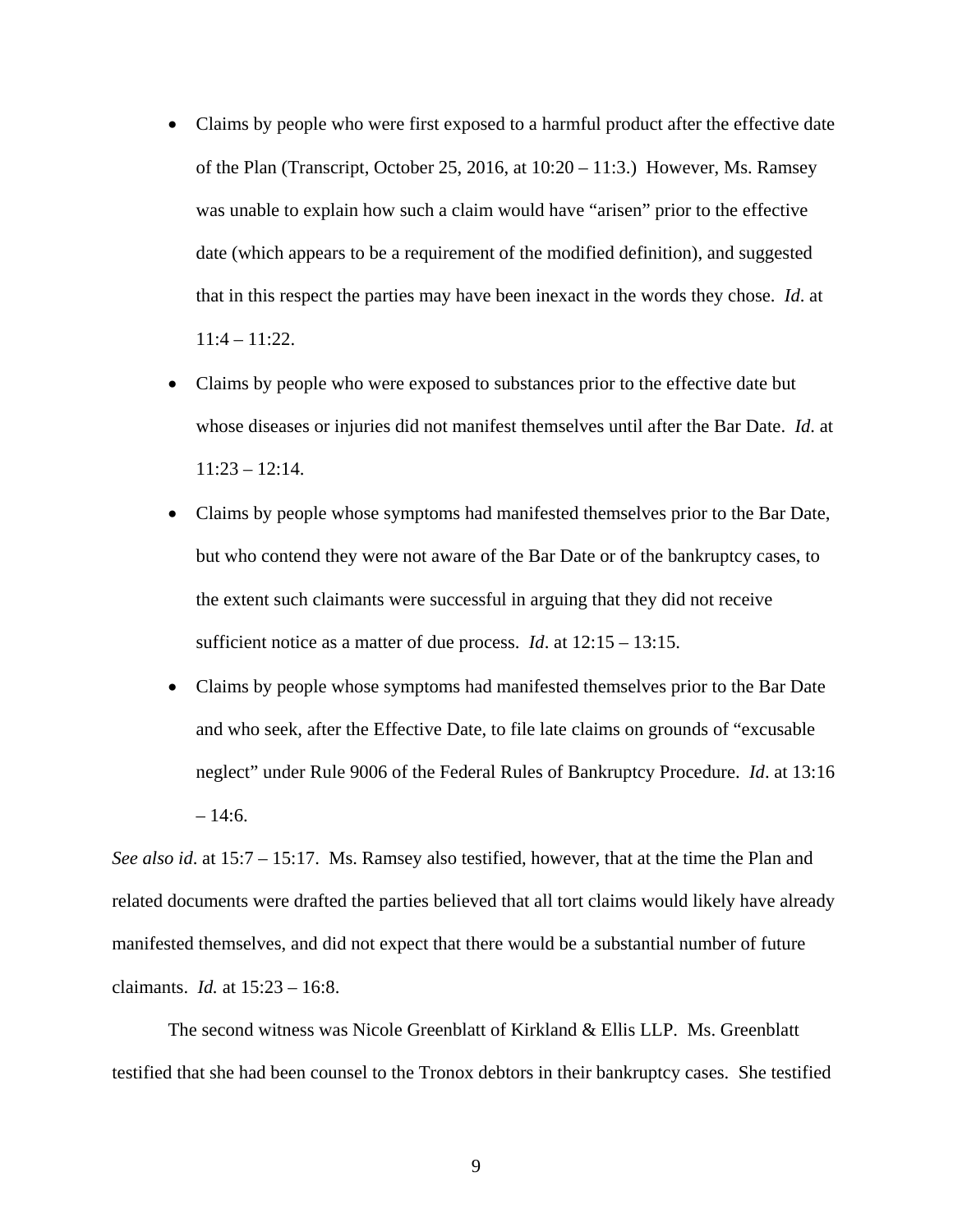that the overriding intent of the parties was that all Tort Claims would be covered in one or more of the categories of claims that were established by the Trust. She explained:

> And so with respect to future tort claims, the concept was that there were a category of claims that may not be known or knowable at the time of the bar date but that could – you know, arise is probably the wrong word because of legal developments around what that means – but there could have been claims that came into existence post bar date and the trust set aside funds to deal with that category of claims.

*Id.* at 18:11 – 18:18; *see also* 27:14 – 27:20 (confirming witness's understanding that it would be inconsistent with the plain intent of the parties if the Tort Claim categories were interpreted in a way that would leave any Tort Claim uncovered).

 Under questioning from the Court, Ms. Greenblatt agreed with Ms. Ramsey's testimony regarding the different types of claims that should be considered to be "Future Tort Claims." *Id.*  at 19:25 – 20:8. She noted, however, the parties did not really contemplate that exposures to substances would occur post-bankruptcy, because all of the releases of the relevant substances had occurred many years earlier and because the Plan established environmental trusts that were designed to fund remediation programs. *Id*. at 20:9 – 20:23. To the extent that this assumption was wrong, and to the extent a person was injured by a post-Effective Date exposure to a substance that Tronox had released in the past, Ms. Greenblatt agreed that the claim should be treated as a Future Tort Claim. *Id*. at 21:9 – 20:24.

 Finally, Ms. Greenblatt confirmed that the Trust documents contemplated that the Trustee would make determinations as to the nature of the injuries that a claimant had suffered and the categories into which various claims fell (subject to dispute resolution procedures set forth in the Trust documents), but that any "due process" or "excusable neglect" contentions were to be resolved by the Court. *Id*. at 21:25 – 23:17, 25:17 – 26:15.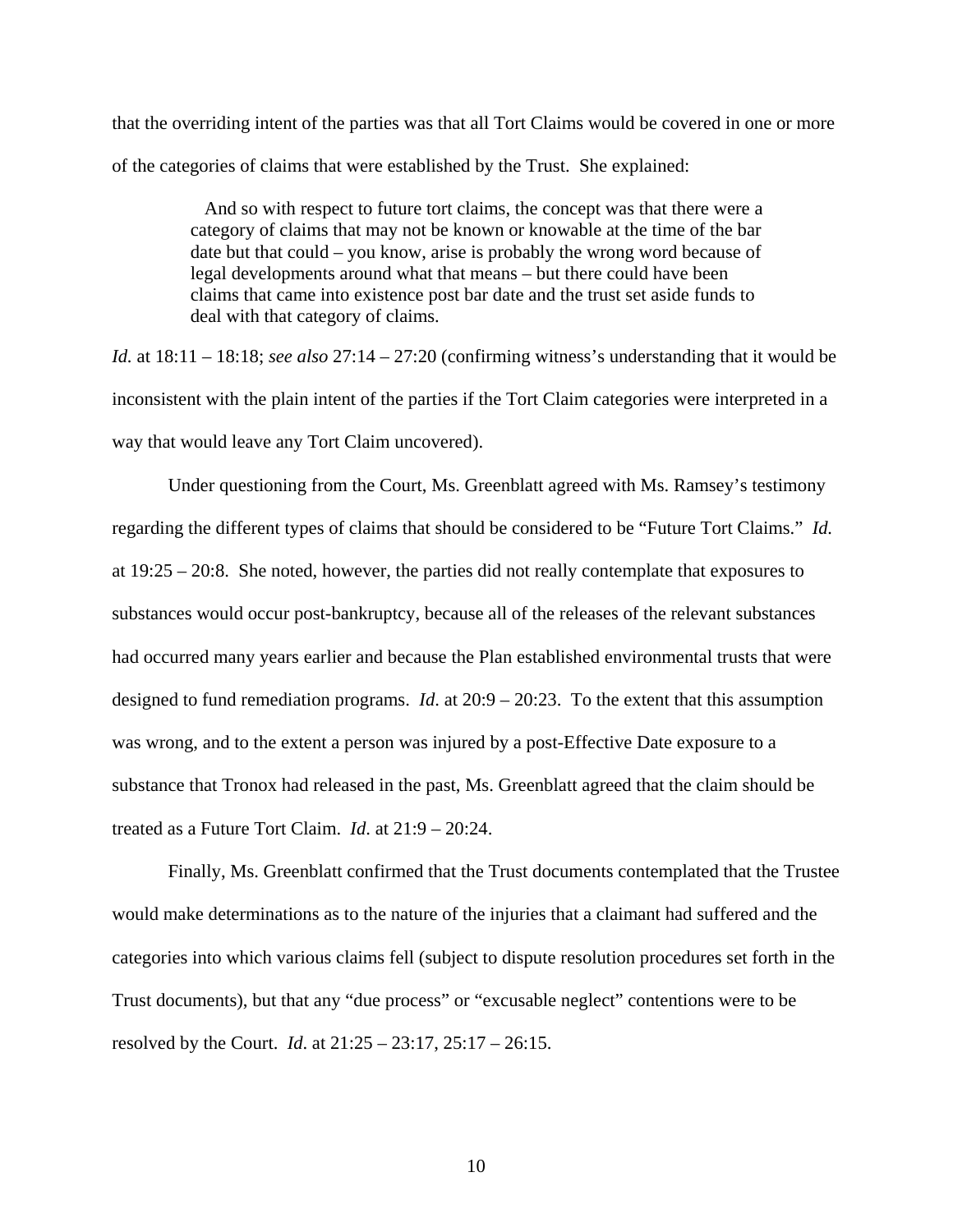The third witness was Joseph Bruemmer of the Garretson Resolution Group. He testified as to the number of Future Tort Claims that had been received, and also testified that approximately 2,800 of those claims appeared to be based on injuries or diseases that had not manifested themselves until after the Bar Date.

#### **DISCUSSION**

 A Trustee may seek instructions when the Trustee is unsure as to how to interpret the terms of trust documents and uncertain as to how to act. *See Peierls Family Inter Vivos Trusts*, 59 A.3d 471, 477 (Del. Ch. 2012) (noting that a "request for judicial relief involving a trust can be appropriate in many circumstances," including when the trust agreement is "genuinely ambiguous"); *see also In re Am. Home Mortg. Inv. Trust*, 2005–2, No. 14 Civ. 2494(AKH), 2014 WL 3858506, at \*12 (S.D.N.Y. July 24, 2014) (noting that "trust instruction proceedings are a well-established procedure by which trustees (and other affected parties) can seek judicial guidance from the court about how to resolve immediate and difficult issues of interpretation of governing documents"). It is plain that the interpretation of the "Future Tort Claim" provisions of the trust documents present genuine, active controversies and that some binding clarification of these issues is required. The Plan provides that this Court has continuing jurisdiction over any issue relating to the interpretation and application of the Trust Agreement and the TDPs, *see*  Article XI of Plan at ¶¶ 14, 16 [ECF No. 2567, Ex.]; *see also* Trust Agreement at ¶ 9.16 [ECF No. 3030, Ex. A], and it is appropriate for this Court to exercise that power.

With respect to the relevant provisions: the evidence supports the Trustee's suggestion that "Future Tort Claims" includes persons whose diseases or injuries did not manifest themselves until after the Bar Date. However, the Trustee proposes to include only claims of this kind that are based on exposures to substances that occurred prior to the Effective Date of the Plan. That limitation would not be consistent with the evidence presented to the Court.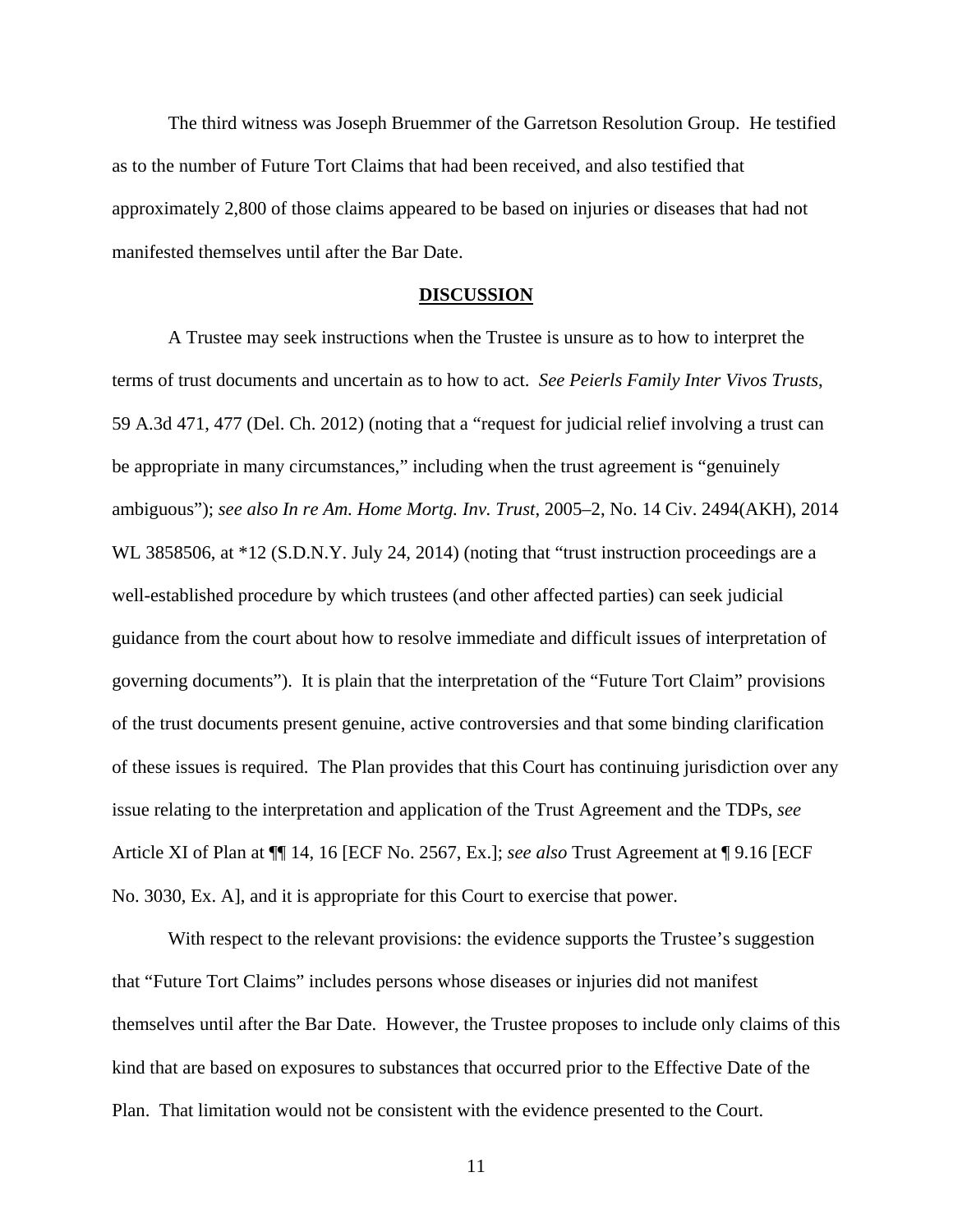In the abstract, one does not usually consider a Tort Claim to "arise" before a particular date just because the release of an offensive substance occurred before that date. Ordinarily, therefore, it would be reasonable to suggest (as the Trustee does) that a claim could not have "arisen" before the Effective Date unless some exposure occurred before the Effective Date. However, this interpretation (if adopted) effectively would mean that some claims would constitute "Tort Claims" as that term is defined in the Plan and in the Trust Agreement, but nevertheless would not fall into any of the defined sub-categories of Tort Claims. The witnesses made clear that the overriding intent of the parties was that all Tort Claims would be covered by the Trust and by the sub-categories of claims in the Trust. They further made clear (without regard to potential technical arguments over when a claim "arises") that their own understanding and intent was that claims based on post-Effective Date exposures, if there were any, would be treated as Future Tort Claims. The Court therefore will not limit "Future Tort Claims" to those based on exposures that occurred prior to the Effective Date of the Plan.

 The Trustee also suggested, at the hearing on October 25, that the Trustee would notify any claimants whose injuries had manifested themselves prior to the Bar Date that their claims were discharged. The Court expressed concern at the hearing that this approach would suggest to claimants that the Court, in effect, had already ruled that no successful "due process" or "excusable neglect" argument could possibly be made. Claimants are entitled to receive fair notice of their potential rights, and in these circumstances the Court believes that such notice must include a description of the grounds on which claimants whose injuries were manifested prior to the Bar Date, and who did not file proofs of claim, might nevertheless be entitled to seek relief from the Bar Date or to argue that due process bars the discharge of their claims.

 Finally, the Trustee has suggested the imposition of a filing fee for appeals. The Trustee has described this proposed fee as follows: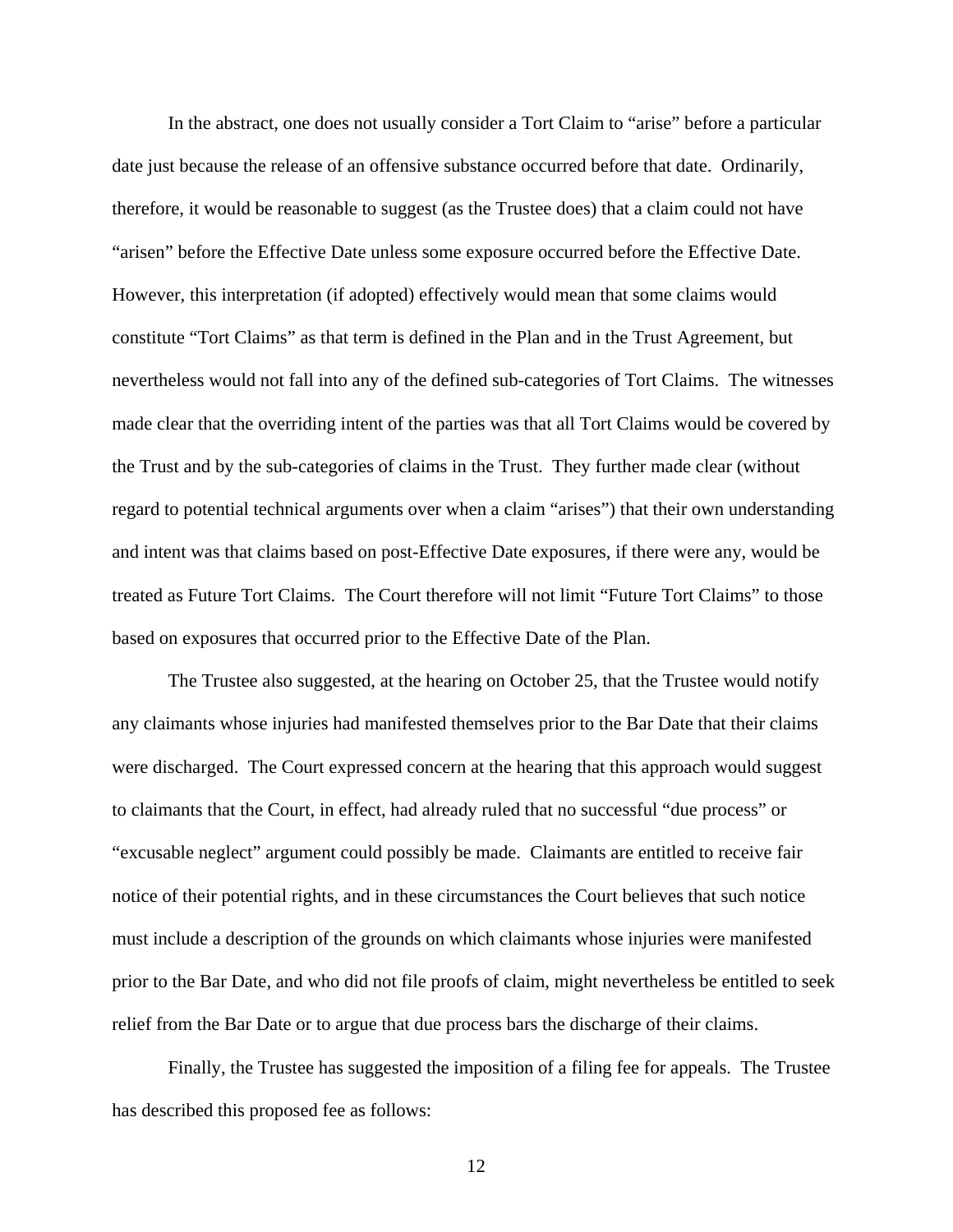In addition, to preserve the monies in Fund A from unnecessary depletion due to frivolous appeals and litigation, the Trust will charge a \$250.00 filing fee for any Category A claimant that seeks review of the disallowance of his claim (to be fully refunded upon a successful appeal by the claimant), as contemplated by Section 5.4 of the TDPs, to help defray the cost of any litigation that may result from the disallowance of thousands of filed Future Tort Claims.

Trustee Motion [ECF No. 3069] at p. 14. Section 5.4 of the TDPs, which is referenced in this

excerpt, provides as follows:

The Trustee shall have the discretion to determine, with the consent of the Trust Advisory Committee, whether a filing fee should be required for any Claims that do not accept the Scheduled Value. Any such requirement shall be applied, within any Category, on a non-discriminatory basis.

[ECF no. 3030, Ex. A, ¶ 5.4].

 The circumstances under which the Trustee intended to impose such fees are not clear from the motion papers. The Trustee originally proposed to notify claimants whose claims were based on exposures that pre-dated the Bar Date, and whose diseases or injuries manifested themselves prior to the Bar Date, that their claims were discharged. It appears that the proposed "appeal fee" was intended for claimants who wished to contest such "discharge" issues pursuant to the dispute resolution procedures of the TDPs. However, under the instructions set forth in this Order any Claimant who seeks relief pursuant to Rule 9006 of the Federal Rules of Bankruptcy Procedure, or on "due process" grounds, must do so through an application to this Court, and not through the dispute resolution procedures in the TDPs. The proposed "appeal fee" therefore would not be applicable to disputes of that nature.

 On the other hand, the Trustee may believe that an exposure and manifest injury each pre-dated the Bar Date, and the claimant may contest the Trustee's factual determinations on those points. That sort of appeal should be made through the TDPs. However, it does not appear that such an appeal would really be a challenge to the "Scheduled Value," which is the sort of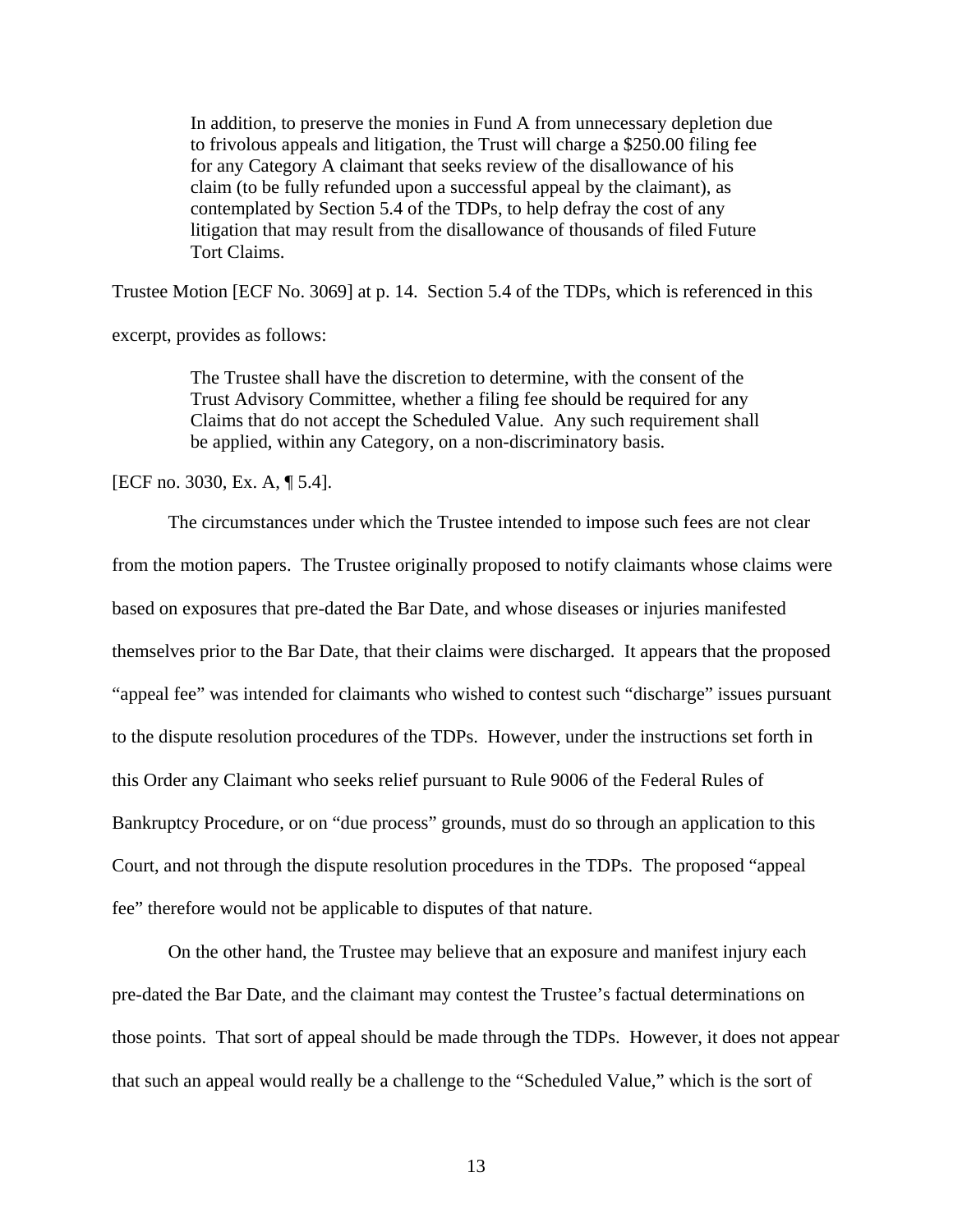challenge that Section 5.4 of the TDPs addresses. Challenges to the "Scheduled Values" involve cases in which the Trustee agrees that a claim is an allowed claim but the claimant contends that the presumptive "Scheduled Values" are not sufficient and that the amount of the claimant's allowed claim should be higher.

 In any event, it is not clear whether the Trustee has asked for the Court's approval of the proposed fees (and the circumstances under which they might be imposed), or has simply informed the Court of the Trustee's intentions. To the extent the Trustee has sought this Court's approval of such a fee, the request is denied. To the extent the Trustee wishes to impose fees pursuant to the authority granted in Section 5.4 of the TDPs, the Trustee and the Advisory Committee should ensure that such fees apply only to the types of challenges that are covered by Section 5.4, and that the fees be applied on a "non-discriminatory basis" as required by that Section of the TDPs.

#### **CONCLUSION**

 The request for instructions is granted, and instructions are provided as set forth in the second paragraph of this Opinion. The Trustee has previously submitted a proposed order and a proposed form of notice, and is hereby directed to submit revised forms that reflect the rulings set forth above. The form of notice to claimants should include a proposed description of the categories of claims that may constitute Future Tort Claims. It should also include a brief explanation of claimants' rights to argue (a) that their failure to file a timely proof of claim should be excused on grounds of excusable neglect, or (b) that the purported discharge of the claimant's claim was a violation of due process and therefore ineffective. Those descriptions should include brief statements as to the showings that claimants must make in order to obtain relief from the Bar Date and/or the discharge order.